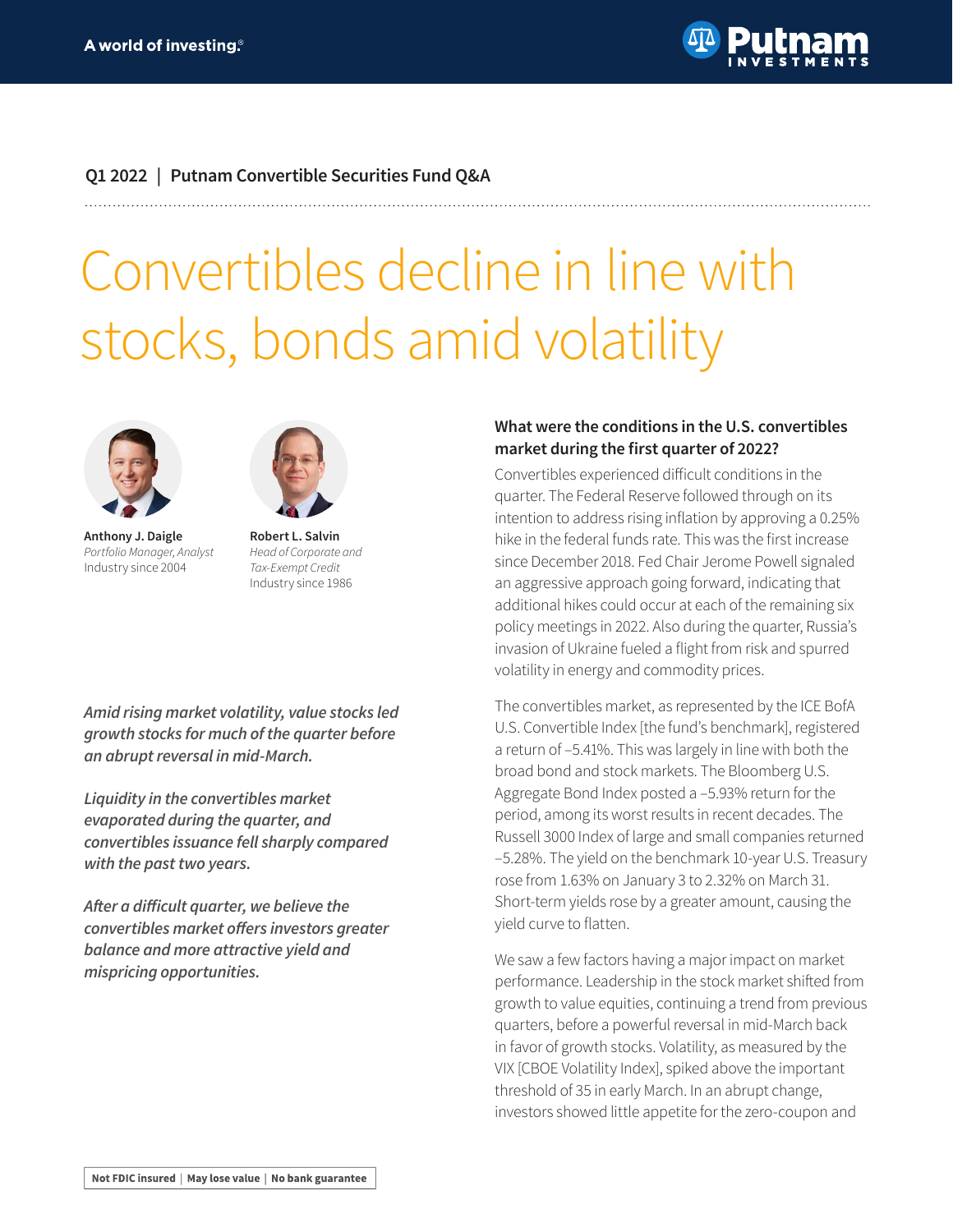low-coupon deals that were prevalent in 2021. More than 70% of 2021 new issues are trading below par, especially those with new or unproven business models that were still scaling revenues and are essentially unprofitable. Market liquidity was and is low. Investors pursuing arbitrage strategies involving convertibles and their underlying equities usually supply liquidity to the market, but these participants have stepped back from activity.

### **How did technical conditions play out?**

New issuance was down by a large amount. In the past two years, convertible issuance was near record highs. So far in 2022, we have seen only \$5.9 billion of deals, which is down 86% versus last year. In the technology and health care sectors, which are typically big sources of issuance, totals are down by double-digit percentages. As spreads widen and borrowing costs increase, we are looking for higher-quality issuers to come forward.

Fund flows were negative during the quarter. They peaked during February and have slowed meaningfully since that time. It appears the driver was outflows from convertible bond ETFs, while convertible bond mutual funds were steadier, though still in net outflows.

# **How did the fund perform, and what were the pluses and minuses?**

For the three months ended March 31, 2022, the fund's class Y shares returned –6.31% [net of fees], underperforming the benchmark. Relative to the benchmark, the position that contributed most to performance was a sector overweight in energy. Within the sector, our security selection also contributed positively. The energy sector in the convertibles universe is smaller than in the equity market, but it still benefited from higher oil prices. Our underweight exposure to the rate-sensitive real estate sector and security selection within consumer staples also aided relative performance. The largest detractor from benchmark-relative results was overweight positioning and security selection within industrials. Earnings-related volatility was the problem. The industrials sector is only about 1% of the universe, and it consists of names that tend to be very sensitive to underlying equity and securities that are subject to risk from volatile commodity prices. Other detractors from relative returns were security selection within the health care sector, which tends to have high earnings variability, and overweight positioning to the consumer discretionary sector.

# **What is your outlook for the convertibles market?**

As in other recent periods of market stress, the convertibles market has become more balanced. Due to the sharp sell-off in equities in late 2021 and into 2022, the equity sensitivity of convertibles has declined. The median price in the convertibles market is the lowest since 2018, and the performance difference between styles has narrowed. As a result, we see potential to add to convertibles from issuers we like but historically avoided due to previously high equity sensitivity.

Overall, market delta is down to the 50s [delta is a measure of equity sensitivity, or how much the prices of convertibles change with the prices of underlying equities]. As the dispersion between delta buckets narrows, we see opportunities in the lower delta cohorts. Convertibles with lower delta — below 50 — are performing in line with the index but outperforming on a risk-adjusted basis. This cohort has grown a lot in the last few months and is near a multi-year high.

Yields have become more tempting. Over 80% of the market now offers a positive yield to maturity. The market yield rose just above 2% during March, although it dipped again as the market shifted to risk on, as sentiment surrounding the Russia-Ukraine War improved. Yield opportunities in "busted" convertibles stand out as offering potential for greater downside protection and price appreciation.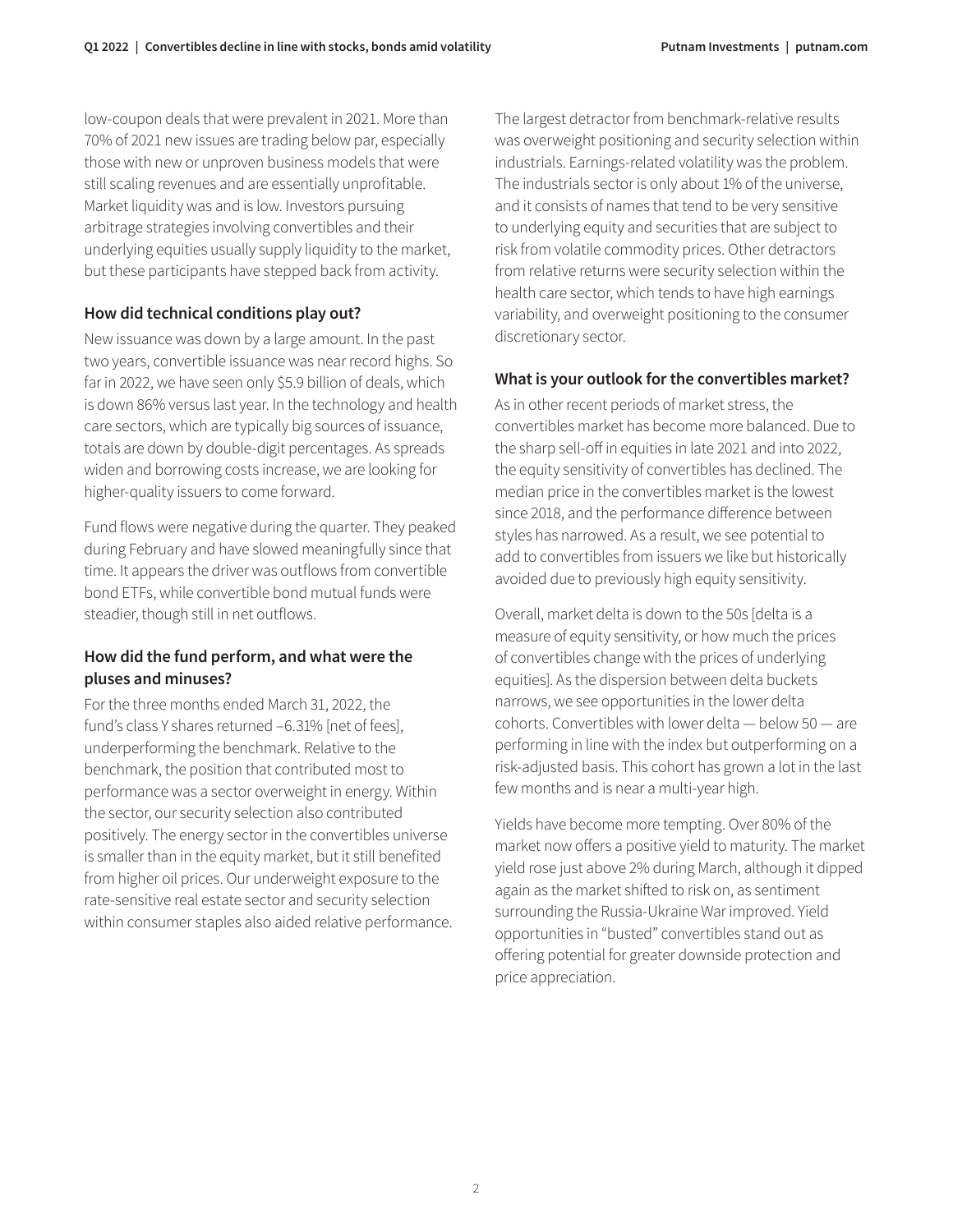The Russia-Ukraine War will create more uncertainty and inflation, we're afraid, which has us more cautious on expensive growth-style securities. The valuation of these securities is the sticking point for us. We are less worried on a fundamental basis. Growth style securities, if anything, are more insulated from volatility because their revenues are mostly contracted and recurring in nature.

We are trying to keep the portfolio balanced between growth- and value-style companies and across the delta buckets. We believe that achieving balance will help us with our ultimate goal of offering downside protection while tracking with the upside of the equity markets. The asset class allows exposure to companies of all sizes and styles, and we believe balance is important to us to weather these challenging market conditions.

At the end of the day, this market has a lot to offer, including yield, and real credit mispricings. Higher delta opportunities are still available and would be attractive if stocks rally. Compared with two years ago when Tesla represented 10% of the market and lifted its overall delta, the market today has a much more diversified issuer base with style and market-cap opportunities.

#### **Putnam Convertible Securities Fund (PCGYX)**

Annualized total return performance as of 3/31/22

|              | <b>Class Y shares</b><br>Inception 12/30/98 | <b>ICE BofA</b><br>U.S. Convertible Index |
|--------------|---------------------------------------------|-------------------------------------------|
| Last quarter | $-6.31%$                                    | $-5.41%$                                  |
| 1 year       | $-3.33$                                     | $-2.21$                                   |
| 3 years      | 16.49                                       | 18.00                                     |
| 5 years      | 13.43                                       | 14.39                                     |
| 10 years     | 10.82                                       | 12.16                                     |
| Life of fund | 10.16                                       |                                           |

Total expense ratio: 0.76%

Returns for periods of less than one year are not annualized.

*Current performance may be lower or higher than the quoted past performance, which cannot guarantee future results. Share price, principal*  value, and return will vary, and you may have a gain or a loss when you sell *your shares. Performance assumes reinvestment of distributions and does not account for taxes. For the most recent month-end performance, please visit [putnam.com.](https://www.putnam.com?ref=TL019.pdf) Class Y shares before their inception are derived from the historical performance of class A shares (inception 6/29/72), which have not been adjusted for the lower expenses; had they, returns would have been higher. For a portion of the periods, this fund may have had expense limitations, without which returns would have been lower. Class Y shares are generally only available for corporate and institutional clients and have no initial sales charge.* 

The Bloomberg U.S. Aggregate Bond Index is an unmanaged index of U.S. investment-grade fixed-income securities. The ICE BofA U.S. Convertible Index tracks the performance of publicly issued U.S. dollardenominated convertible securities of U.S. companies. The S&P 500® Index is an unmanaged index of common stock performance. The Russell 3000® Index is an unmanaged index of the 3,000 largest U.S. companies. You cannot invest directly in an index.

BLOOMBERG® is a trademark and service mark of Bloomberg Finance L.P. and its affiliates (collectively "Bloomberg"). Bloomberg or Bloomberg's licensors own all proprietary rights in the Bloomberg Indices. Neither Bloomberg nor Bloomberg's licensors approve or endorse this material, or guarantee the accuracy or completeness of any information herein, or make any warranty, express or implied, as to the results to be obtained therefrom, and to the maximum extent allowed by law, neither shall have any liability or responsibility for injury or damages arising in connection therewith.

Frank Russell Company is the source and owner of the trademarks, service marks, and copyrights related to the Russell Indexes. Russell® is a trademark of Frank Russell Company.

ICE Data Indices, LLC (ICE BofA), used with permission. ICE BofA permits use of the ICE BofA indices and related data on an "as is" basis; makes no warranties regarding same; does not guarantee the suitability, quality, accuracy, timeliness, and/or completeness of the ICE BofA indices or any data included in, related to, or derived therefrom; assumes no liability in connection with the use of the foregoing; and does not sponsor, endorse, or recommend Putnam Investments, or any of its products or services.